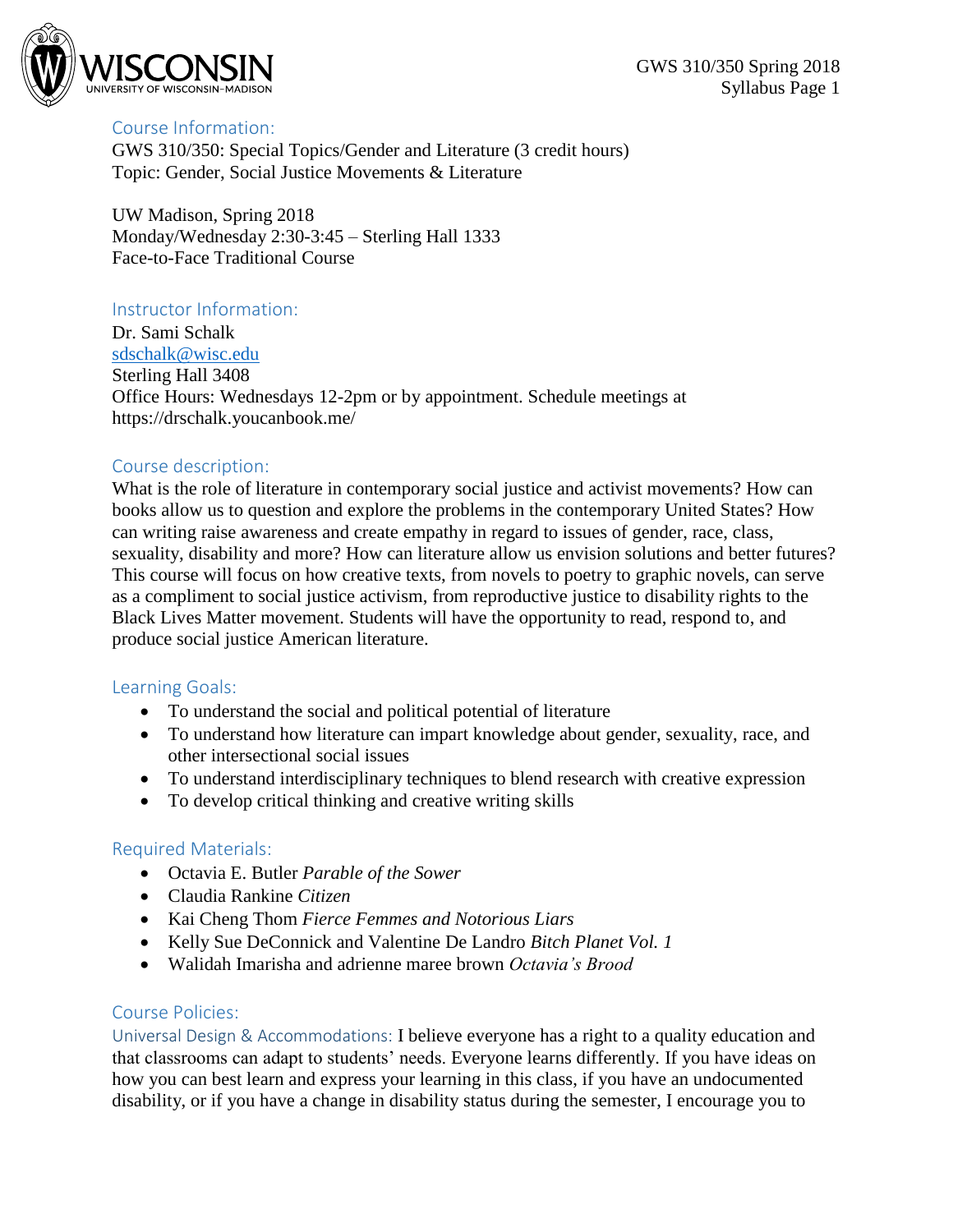

meet with me as soon as possible to discuss a learning plan. If you have a documented disability, please provide me your accommodation information within the first two weeks of class. The University accommodation policy reads as follows:

The University of Wisconsin-Madison supports the right of all enrolled students to a full and equal educational opportunity. The Americans with Disabilities Act (ADA), Wisconsin State Statute (36.12), and UW-Madison policy (Faculty Document 1071) require that students with disabilities be reasonably accommodated in instruction and campus life. Reasonable accommodations for students with disabilities is a shared faculty and student responsibility. Students are expected to inform faculty of their need for instructional accommodations by the end of the third week of the semester, or as soon as possible after a disability has been incurred or recognized. Faculty, will work either directly with the student [you] or in coordination with the McBurney Center to identify and provide reasonable instructional accommodations. Disability information, including instructional accommodations as part of a student's educational record, is confidential and protected under FERPA.

Questions about documenting your disability can be directed to the McBurney Disability Resource Center (mcburney@studentlife.wisc.edu, 608/263-2741).

Classroom Conduct: Students are expected to conduct themselves in a respectful manner toward both their peers and faculty at all times. While disagreement and passion are welcome in our discussions, the emotional and intellectual safety of everyone is of utmost importance. Students behaving in a way which harms, threatens or otherwise significantly negatively impacts others in the classroom will be asked to leave class and be counted as absent for the day. Repeated violations will result in a zero for participation in the course. In this class, we will assume goodwill, educate each other, and strive to learn and grow, even when it is difficult or painful. Come to class open and willing to learn and change.

Late Policy: All assignments lose ten percent for each day they are late, unless an accommodation plan is already in place. In emergency cases, students may request extensions and must do so at least 24 hours before the assignment is due with evidence of the emergency situation *and evidence of progress on the assignment*. **A common complaint is work being lost on broken computers or missing flash drives. I highly recommend all students set up a cloud account like Dropbox or Google Docs to save their drafts and final work.**

Technology: Technology is a vital part of our everyday lives and, for many, a useful learning tool. You are welcome to bring laptops or tablets to use during class for referring to articles, taking notes, or looking up information related to the class discussion. Make choices about technology in the classroom that are right for you and your learning, however, please make sure all devices and your use of them are not distracting to your peers: turn off sound and vibrations before class begins. Internet is not required during class meetings, however, students should have regular, reliable access to the internet to access course readings online well as to submit their written work.

Academic Integrity: Students are expected to uphold University expectations for academic integrity by submitting only their own original works and ideas for all assignments in this course. Violations of academic integrity can result in a range of repercussions depending on the severity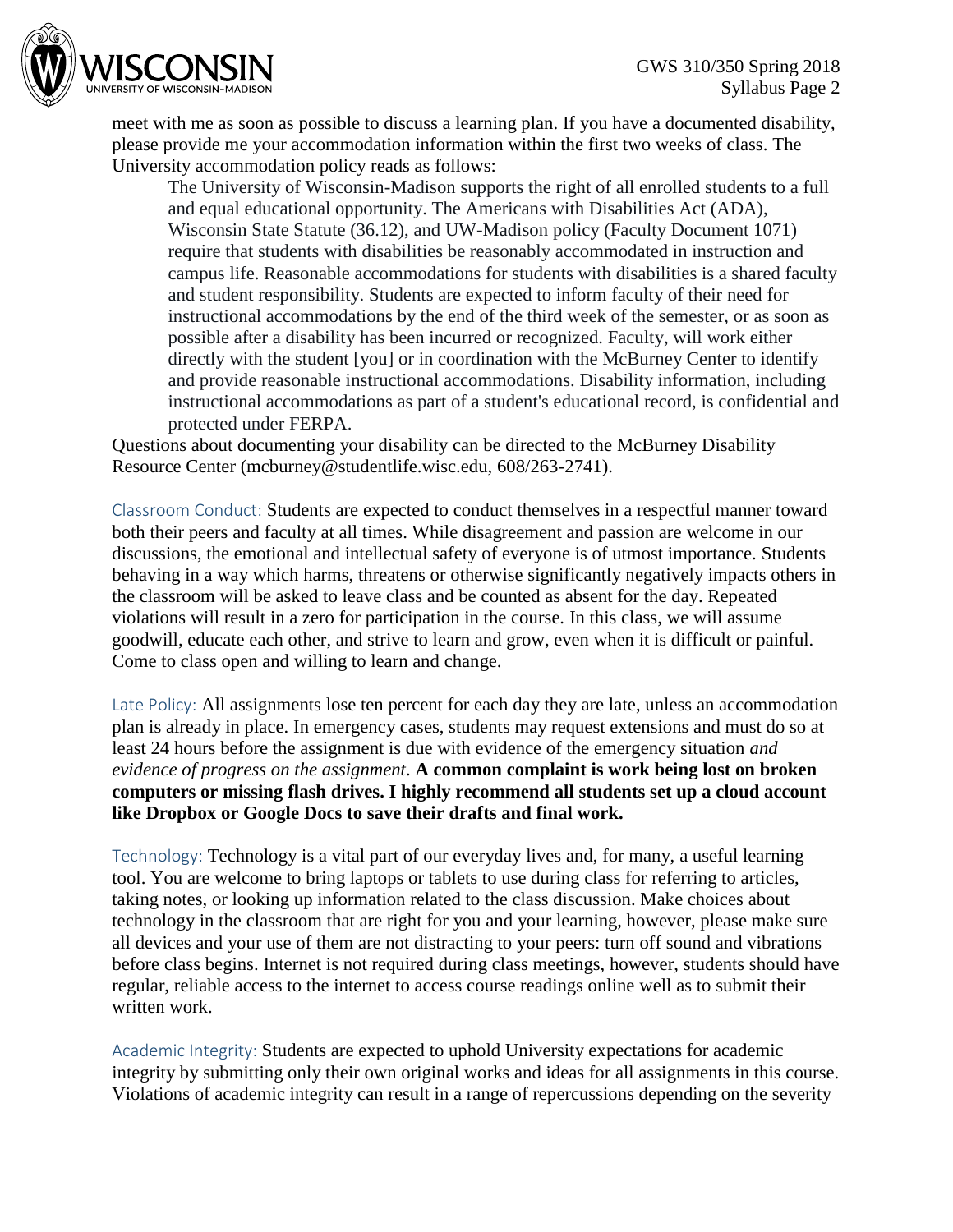

of the violation, from having to repeat the assignment to expulsion from the University. All academic integrity violations will be recorded and reported to the Office of Student Conduct & Community Standards (OSCCS). For more on academic misconduct procedures at UW-Madison see: https://students.wisc.edu/student-conduct/academic-integrity/

# Assignments:

This course is graded on the UW-Madison grading system: A (93-100%), AB (88-92%), B (83- 87%), BC (78-82%), C (70-77%), D (60-69%), F (below 60%). The assignments are weighted as follows:

| Attendance:                        | 5%  |
|------------------------------------|-----|
| Participation:                     | 5%  |
| Social Justice Issue Essay:        | 5%  |
| News Report:                       | 10% |
| <b>Activist Report:</b>            | 10% |
| <b>Research Report:</b>            | 15% |
| External Education Activities (3): | 15% |
| Final Project Proposal:            | 5%  |
| Final Project:                     | 30% |

## Attendance

Attendance is graded by percentage of classes attended. The first three absences count as 50% attendance, all other absences count as a zero. If you anticipate frequently missing class, you should consider taking another course. If a medical or personal emergency results in your missing multiple class sessions, contact Dr. Schalk as soon as possible to set up a meeting to discuss how you can keep up with the course. Students will disabilities should meet with Dr. Schalk to set up an accommodation plan for their absences. Attendance counts for 5 percent of the final grade.

#### Participation.

Participation is a vital part of the course and one of the primary ways through which students learn to become critical thinkers. Participation in this course means being actively involved in the class in a respectful manner. Participation includes communicating in class discussions (including asking questions), reading loud, participating in group or pair work, and posting on the Canvas discussion forums. Students will regularly be given advanced discussion questions or activities to complete prior to class. These will be shared in class, submitted via Canvas, or posted to the discussion forums. Since participation is essential to practicing expressing critical thinking skills, it is important that students be on time and prepared for class and ready to actively participate each day. Excessive tardiness, sleeping in class, or distracting use of technology will reduce your participation grade. Participation will be graded on a scale of poor (55%), below average (60%), average (70%), above average (85%), strong (95%), or exceptional (100%). Participation counts for 5 percent of the total final grade.

#### Social Justice Issue Essay:

For this course you will choose one social justice issue that you will learn about, follow, research and write about throughout the semester. You should be specific in your choices. For example,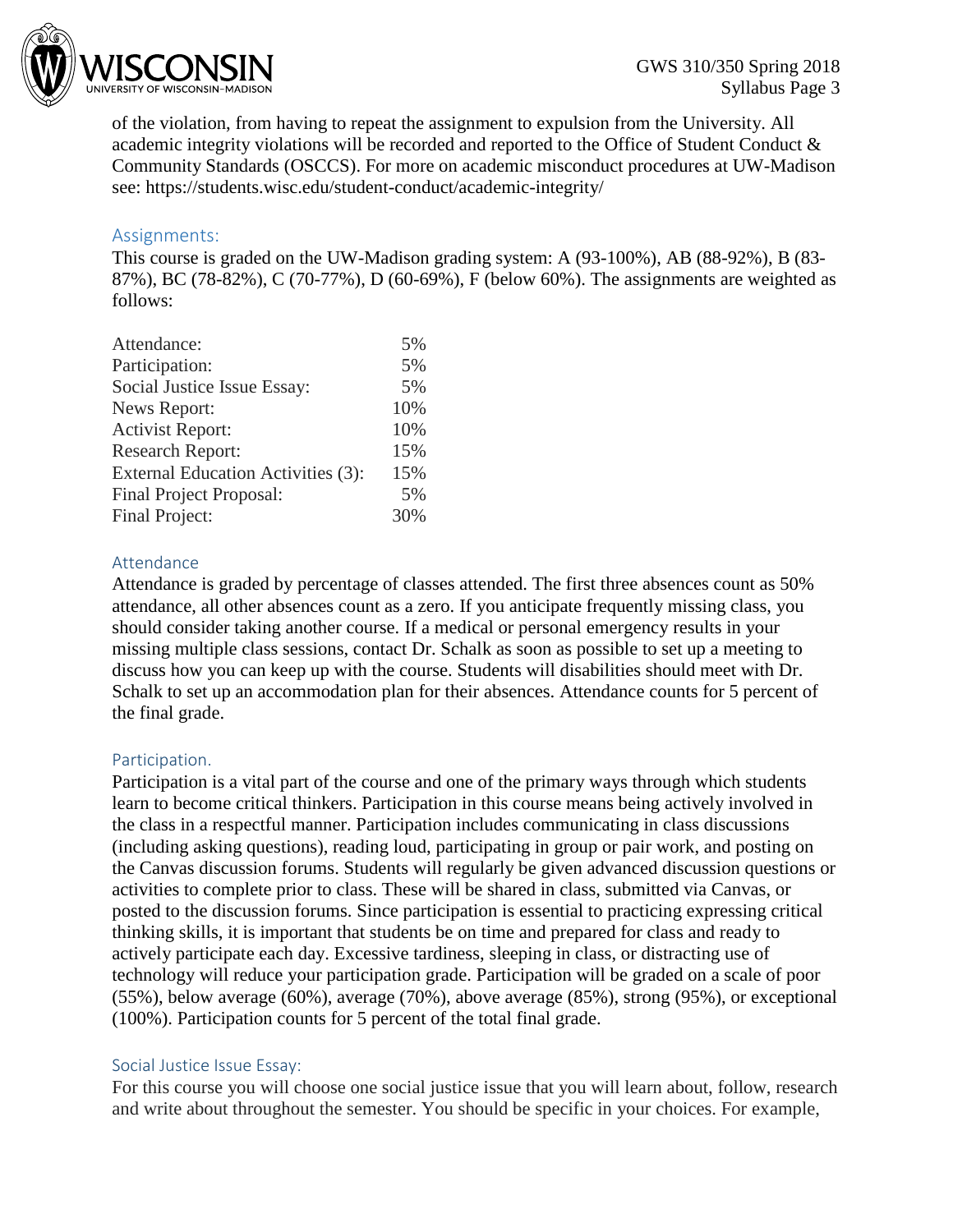

choose "police brutality" or "Confederate statues and building names" rather than "racism" or choose "sexual assault on college campuses" or "unhealthy beauty standards" rather than "sexism" or "feminism." Choose something that will hold your interest for the entirety of the semester. Your first assignment is an essay in which you will identify your chosen social justice issue for the semester. In 2-3 double-spaced pages name the issue you will focus on and explain why you chose it. For example, you might talk about its contemporary or personal relevance or about how you learned about this issue in another course and want to explore it more. This is an informal paper in which you should center your own experiences, passions, and thought process. The social justice essay is due Monday, February 5. The social justice essay is worth 5 percent of the final grade.

#### News Report:

Read 3-5 news articles on your social justice issue from reputable sources (i.e. ABC, NBC, CBS, CNN, BBC News, New York Times, Boston Globe, The Guardian, etc.). Write a 2-3 page, double-spaced, report summarizing current events, legal cases, or laws relevant to your topic based on these news stories. Note: You may read coverage of a single event from more than one source, but do try to cover at least two events/cases/laws. The news report is due February 21 and is worth 10 percent of the final grade.

## Activist Report:

Research and report on 2-3 activist groups, individuals, or non-profit organizations working on your social justice issue. Write a 2-3 pages double-spaced, report explaining who the individuals/groups/organizations are and what they do or are currently working on regarding your social justice issue. The activist report is due March 7 and is worth ten percent of the final grade.

## Research Report:

Read 3-4 current academic articles on your social justice issue (less than 5 years old). Create an annotated bibliography (a paragraph-long summary of the article's topic, arguments, methods, and conclusions) and a synthesized summary (a summary of what you learned from locating and reading the current academic articles/chapters, including any gaps in the existing research on your topic). The research report should be 3-5 pages, double spaced. It is due March 22 and is worth 15 percent of the final grade.

## External Educational Activity Reports:

Participate in an external educational activity related to your research topic. Activities may occur on or off campus and include attending, witnessing, or participating in a protest or rally, listening to a talk (in person or online, such as TedTalks), viewing a documentary, reading an additional book (fiction or nonfiction), or attending an artistic event (art show, theater performance, etc.). Students should do three external educational activities throughout the course of the semester and may not repeat the same genre more than once (i.e. you can only watch two documentaries or attend two protests for credit). If you have any questions about if something would count as an external education activity, ask Dr. Schalk *in advance.* Each external educational activity report should be 2-3 pages, double-spaced, and explain what the activity was and what you learned. The external educational activity reports can submitted at any point in the semester, but must all be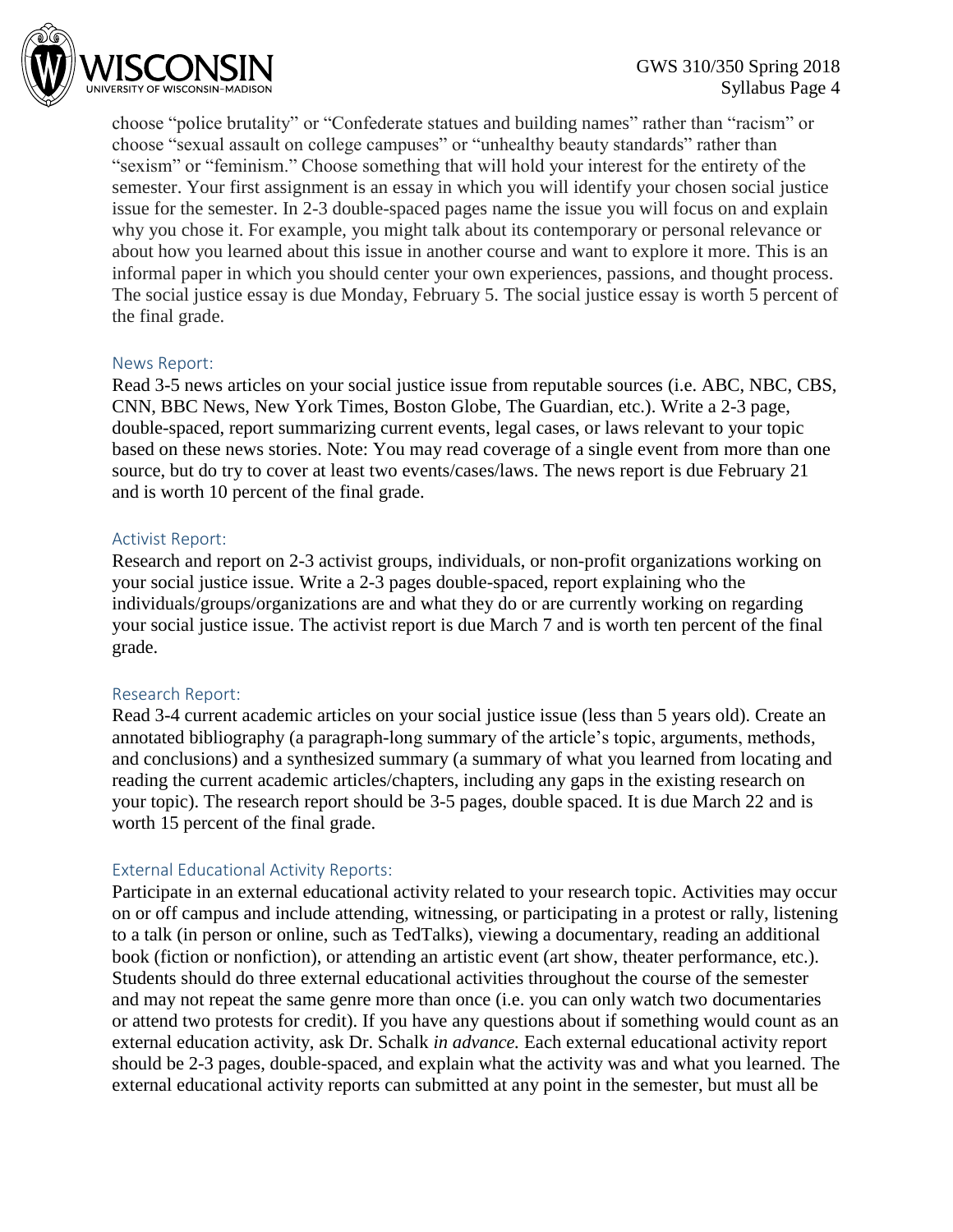

submitted by April 23 at the latest. The external educational activities reports are each worth 5 percent of the final grade for a total of 15 percent.

# Final Project and Proposal:

All students will be required to create a creative final project which has a major narrative/writing component. Students may work individually or with one to two partners (pair/group work will need to justify the rationale for collaborative work in the proposal; pair/group work is typically reserved for work that incorporates audio or visual elements). Examples include short story, beginning of a novel, chapbook of poetry, creative non-fiction essay, comic strip series, children's book, script, film, song/music video, or a mixed genre work. Written work should aim for the 8-12 page range, double-spaced but may vary based on genre. For example, a children's book may have only two typewritten pages of words that are spread out over 15 pages with illustrations. Each final project will also be accompanied by a 2-3 page artist statement in which the writer explains their artistic choices and the purpose/intention of their project. The artist statement serves as a self-analysis of the project and therefore should be specific in naming and explaining stylistic, content, and genre choices. **The final projects will be presented in class over the course of two days on May 2 and 6. All final project materials must be submitted by 5pm on Sunday May 6.** The final project is worth 30 percent of the final grade.

All students must submit a 1-2 page proposal for their final project idea, detailing the genre of the final project, the general narrative/story concept, and a timeline for completion. For pairs or groups the proposal should also justify the need for multiple people on the project and detail the specific roles/labor of each person. The proposal is due April 4 and is worth 5 percent of the final grade.

## Extra Credit:

There are several extra credit activities built into this course. Students may complete many or few as they choose for up to 5 percent added to their final grade:

- 1. Read Octavia E. Butler's *Parable of the Talents*: This is a sequel to *Parable of the Sower*, the first book we will read this semester. Students may read the sequel and write a 2-3 page, double-spaced response paper for two percentage points added to their final grade.
- 2. Read Kelly Sue DeConnick and Valentine De Landro's *Bitch Planet Volume 2 "President Bitch"*: This is the sequel to *Bitch Planet Volume 1* which we will read for class. Students may Students may read the sequel and write a 2-3 page, double-spaced response paper for one percentage point added to their final grade.
- 3. Complete up to 2 additional external educational activities and reports above the three required for class. Each extra external educational activity report will add one percentage point to the students' final grade for up to two percentage points added to the final grade.

All extra credit activities must be submitted by April 23.

Reading Schedule: Week 1 Wednesday January 24: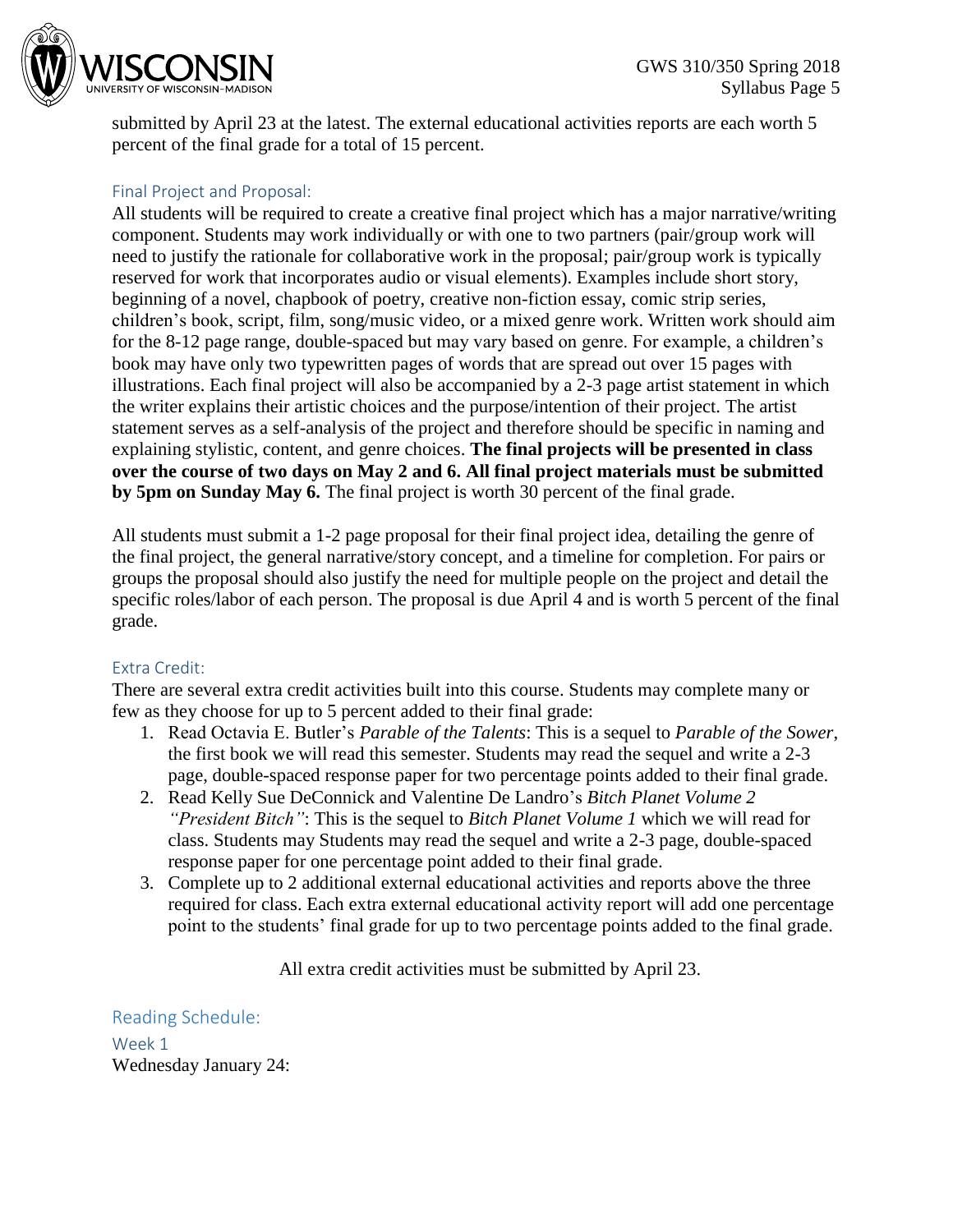

 Hamid and Prose "Does Fiction Have The Power to Sway Politics?" from *New York Times* on February 17, 2015 (https://www.nytimes.com/2015/02/22/books/review/doesfiction-have-the-power-to-sway-politics.html)

## Week 2

Monday January 29:

- Michael Henne "Narrative and Power" from *The Power of Story* (p1-42)
- Jonathan Gottschall "Why Fiction is Good for You" in *Boston Globe* on April 29, 2012 *(*[https://www.bostonglobe.com/ideas/2012/04/28/why-fiction-good-for-you-how-fiction](https://www.bostonglobe.com/ideas/2012/04/28/why-fiction-good-for-you-how-fiction-changes-your-world/nubDy1P3viDj2PuwGwb3KO/story.html)[changes-your-world/nubDy1P3viDj2PuwGwb3KO/story.html\)](https://www.bostonglobe.com/ideas/2012/04/28/why-fiction-good-for-you-how-fiction-changes-your-world/nubDy1P3viDj2PuwGwb3KO/story.html)

Wednesday January 31:

- Toni Morrison "No Place for Self-Pity, No Room for Fear" from *The Nation* on March 23, 2015 (https://www.thenation.com/article/no-place-self-pity-no-room-fear/)
- Katherine Brooks "Dear Artists: We Need You More Than Ever" in *Huffington Post* on November 10, 2016 (https://www.huffingtonpost.com/entry/political-art-in-a-trumppresidency\_us\_582358c5e4b0d9ce6fc05d24)

## Week 3

Monday February 5:

- Octavia E. Butler's *Parable of the Sower* (Chapters 1-9 or pages 1-99 in Grand Central Publishing edition)
- **\*Social Justice Issue Essay Due\***

Wednesday February 7:

 *Parable of the Sower* (Chapters 10-14 or pages 100-166 in Grand Central Publishing edition)

## Week 4

Monday February 12:

 *Parable of the Sower* (Chapters 15-20 or pages 167-257 in Grand Central Publishing edition)

Wednesday February 15:

 *Parable of the Sower* (Chapters 20-25 or pages 258-329 in Grand Central Publishing edition)

## Week 5

Monday February 19:

 **No Class: View** *I Am Not Your Negro* **on Kanopy and online class discussion [\(https://wisc.kanopystreaming.com/video/i-am-not-your-negro\)](https://wisc.kanopystreaming.com/video/i-am-not-your-negro)**

Wednesday February 21:

• Matthew P. McAllister, Edward H. Sewell, Jr., and Ian Gordon "Introducing Comics and Ideology" from *Comics and Ideology* (NY: Peter Lang. 2001)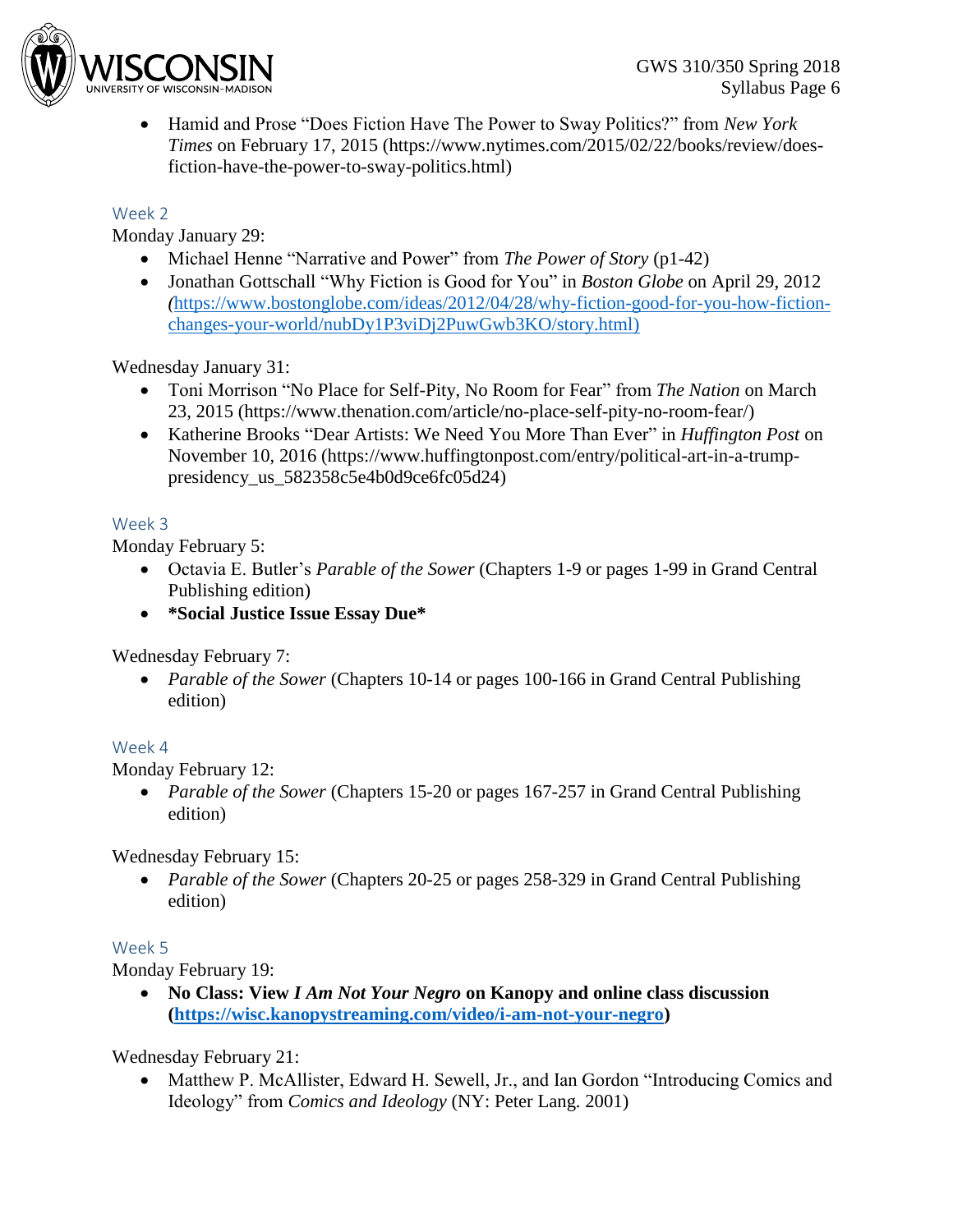

- Loryn Brantz [\(https://www.instagram.com/lorynbrantz/\)](https://www.instagram.com/lorynbrantz/)
- Robot Hugs (http://www.robot-hugs.com)
	- o <http://www.robot-hugs.com/privilege/>
	- o <http://www.robot-hugs.com/emotions/>
- **\*News Report Due\***

## Week 6

Monday February 26:

Kelly Sue DeConnick and Valentine De Landro's *Bitch Planet Volume 1*

Wednesday February 28:

• Comics Workshop

## Week 7

Monday March 5:

Claudia Rankine's *Citizen* (entire book)

Wednesday March 7:

- *Citizen* discussion continued
- Claire Fallon "Woman Reading A Book At A Trump Rally Should Inspire A Movement" from *Huffington Post* [https://www.huffingtonpost.com/entry/trump-rally-woman](https://www.huffingtonpost.com/entry/trump-rally-woman-reading_us_56436212e4b060377347248d)[reading\\_us\\_56436212e4b060377347248d](https://www.huffingtonpost.com/entry/trump-rally-woman-reading_us_56436212e4b060377347248d)
- Kara Brown "A Conversation With Johari Osayi Idusuyi, the Hero Who Read Through a Trump Rally" from *Jezebel* [https://theslot.jezebel.com/a-conversation-with-johari-osayi-idusuyi-the-hero-who-](https://theslot.jezebel.com/a-conversation-with-johari-osayi-idusuyi-the-hero-who-1742082010)[1742082010](https://theslot.jezebel.com/a-conversation-with-johari-osayi-idusuyi-the-hero-who-1742082010)
- **\*Activism Report Due\***

## Week 8

Monday March 12:

Kai Cheng Thom's *Fierce Femmes and Notorious Liars* (p 1-106)

Wednesday March 14:

*Fierce Femmes and Notorious Liars* (p107-188)

## Week 9

Monday March 19:

- Mickenberg, Julia L., and Philip Nel. "Radical Children's Literature Now!" *Children's Literature Association Quarterly* 36 4 (2011): 445-73.
- Jessica Herthel and Jazz Jennings *I am Jazz*
- Ogechi Emechebe "Mount Horeb school cancels reading of transgender book after lawsuit threat" in *The Capital Times* (November 27, 2015)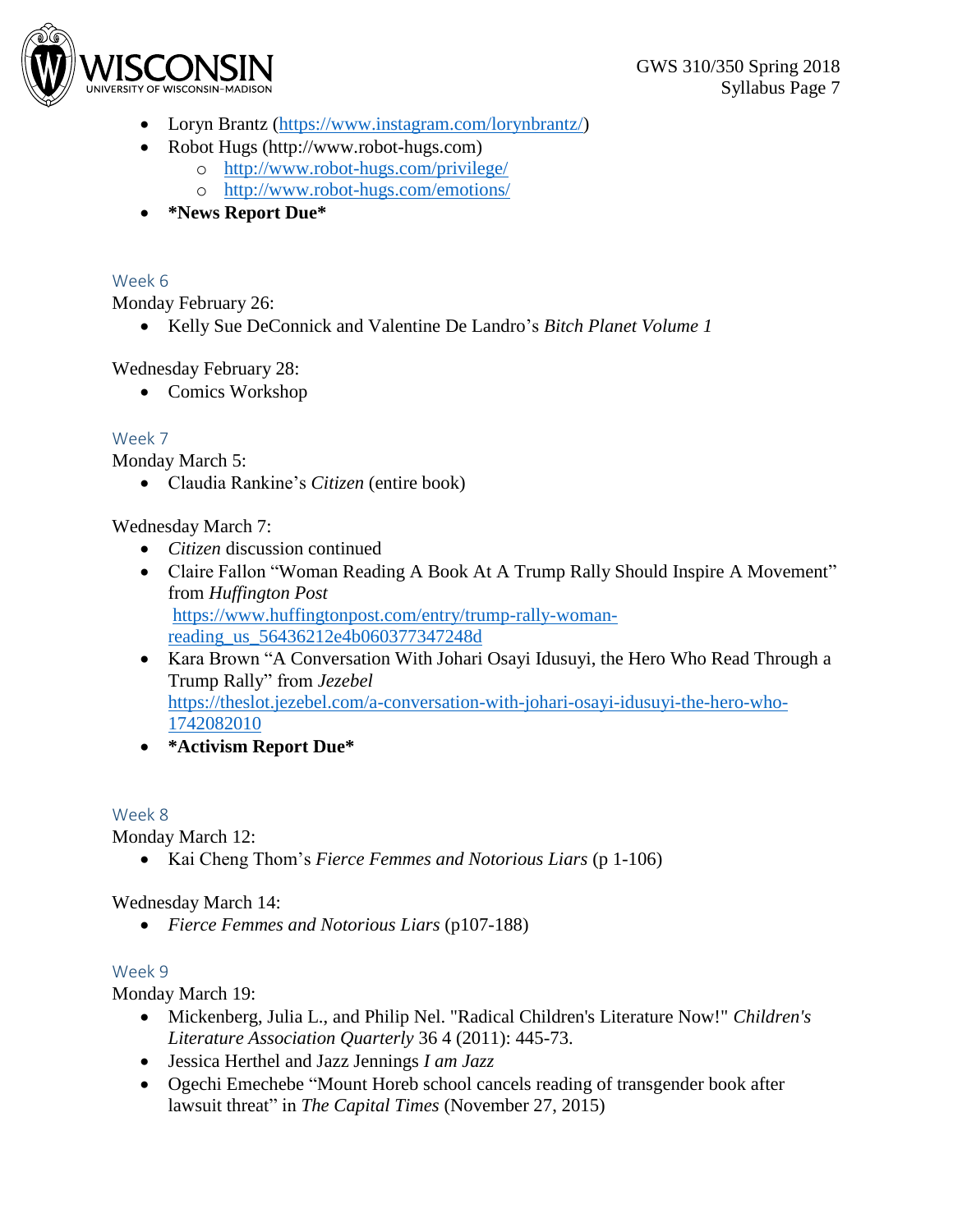

http://host.madison.com/ct/news/local/education/local\_schools/mount-horeb-schoolcancels-reading-of-transgender-book-after-lawsuit/article\_479e8c88-b4b3-57bf-aadbcf79b239c618.html

- Amanda Finn and Doug Erickson "In response to controversy, hundreds pack Mount Horeb library for reading of transgender book" in *The Wisconsin State Journal*  (December 3, 2015) http://host.madison.com/wsj/news/local/education/in-response-tocontroversy-hundreds-pack-mount-horeb-library-for/article\_095da109-0caf-534e-9879- 3cb4e0c769ee.html
- Doug Erickson "Inspired by Mount Horeb, 'I Am Jazz' book is read across the country Thursday" in *The Wisconsin State Journal* (January 14, 2016) http://host.madison.com/wsj/news/local/education/local\_schools/inspired-by-mounthoreb-i-am-jazz-book-is-read/article\_f489c2da-33cd-50a9-ba8f-54879057fe95.html

Wednesday March 22:

- Children's Literature Visit to the Cooperative Children's Book Center (401 Teacher Education Building at 225 N. Mills Street) *Meet at the CCBC NOT Sterling Hall*
- **\*Research Report Due\***

## Week 10 Spring Break No Classes

## Week 11

Monday April 2:

- Walidah Imarisha "Introduction" in *Octavia's Brood* (p 3-6)
- adrienne maree brown "Outro" in *Octavia's Brood* (p 279-281)
- Bao Phi "Revolution Shuffle" in *Octavia's Brood* (p 7-14)
- David F. Walker "The Token Superhero" (p 15-22)

Wednesday April 4:

- adrienne maree brown "the river" in *Octavia's Brood* (p 23-32)
- Alexis Pauline Gumbs "Evidence" (p 33-42)
- Waldish Imarisha "Black Angel" in *Octavia's Brood* (p 43-56)
- Morrigan Phillips "The Long Memory" in *Octavia's Brood* (p 57-78)
- **\*Final Project Proposal Due\***

## Week 12

Monday April 9:

- Autumn Brown "Small and Bright" in *Octavia's Brood* (p 79-88)
- Alixa Garcia "In Spite of Darkness" in *Octavia's Brood* (p 89-108)
- Mia Mingus "Hollow" in *Octavia's Brood* (p 109-122)
- Gabriel Teodros "Lalibela" in *Octavia's Brood* (p 123-134)
- Tunde Olaniran "Little Brown Mouse" in *Octavia's Brood* (p 135-144)

Wednesday April 11:

• Creative Writing Workshop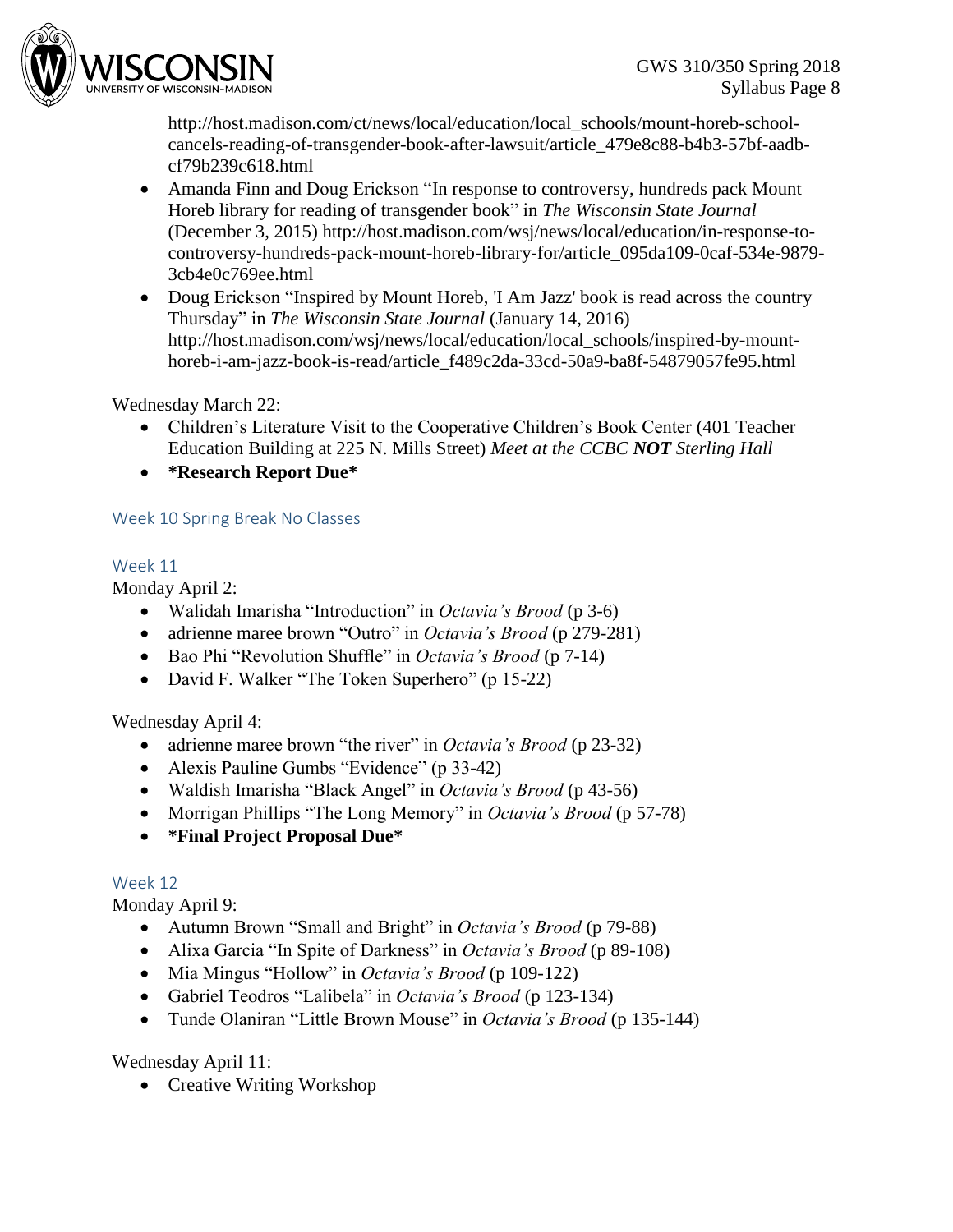# Week 13

Monday April 16:

- Dawolu Jabari Anderson "Sanford and Sun" in *Octavia's Brood* (p 145-166)
- Tara Betts "Runway Blackout" in *Octavia's Brood* (p 167-176)
- Vagabond "Kafka's Last Laugh" in *Octavia's Brood* (p 177-186)
- Jalani Wilson "22XX: One-Shot" in *Octavia's Brood* (p 187-196)
- Kalamu ya Salaam "Manhunters" in *Octavia's Brood* (p 197-214)

Wednesday April 18:

- LeVar Burton "Aftermath" in *Octavia's Brood* (p 215-224)
- Terry Bisson "Fire on the Mountain" in *Octavia's Brood* (p 225-238)
- Dani McClain "Homing Instinct" in *Octavia's Brood* (p 239-248)
- Leah Lakshmi Piepzna-Samarasinha "children who fly" in *Octavia's Brood* (p 249-254)

# Week 14

Monday April 23:

- Social Justice Music Playlist (https://www.youtube.com/playlist?list=PLdEIjJa8XfQ9LOTnnBBzQlBT6Tomxwlvk)
	- o TLC "Unpretty" (Unrealistic beauty standards; plastic surgery and eating disorders)
	- o Miss Eaves "Thunder Thighs" (Body positivity)
	- o Solange "Don't Touch My Hair" (Black hair/beauty)
	- o Macklemore and Ryan Lewis "Same Love" (Same sex marriage)
	- o Mary Lambert "She Keeps Me Warm" (Queer love)
	- o Lady Gaga "Till it Happens to You" (Sexual Assault)
	- o 4 Wheel City "The Movement" (Disability Rights)
- **\*All External Education Activity Reports Must Be Submitted by This Date\***

Wednesday April 25:

• Peer Review Workshop: Bring 2 hard copies of your project first draft (unless electronic) and two hard copies of your artist statement draft. *Drafts should be complete even if imperfect or short.*

## Weeks 15 & 16

Monday April 30:

 Work Day (attendance optional. You may come to class to workshop ideas with your peers and talk with Dr. Schalk or you may work on your project from home)

# **Wednesday May 2:**

**Final Project Presentations Part 1**

## **Sunday May 6 7:25-9:25PM:**

**Final Project Presentations Part 2**